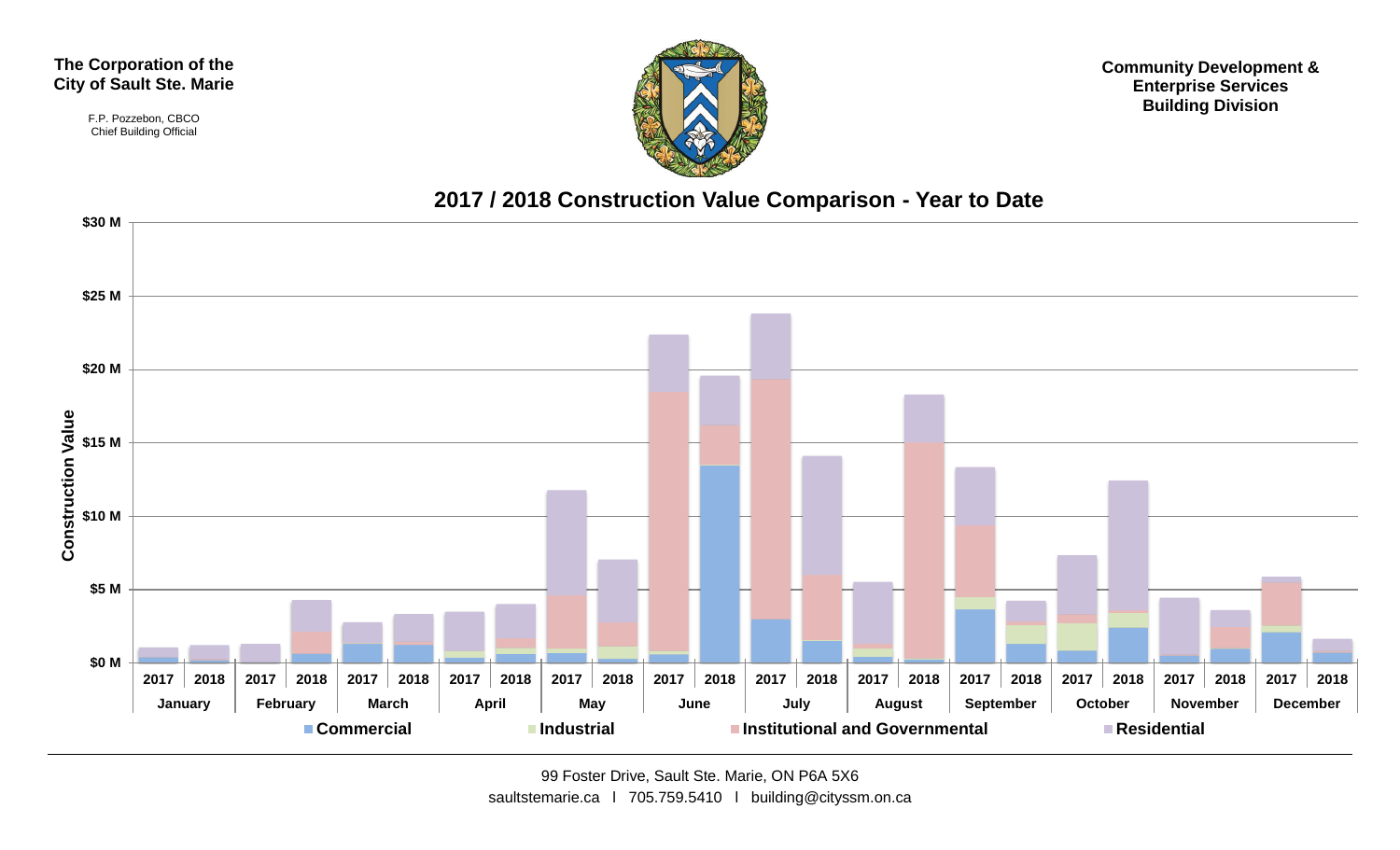

**Tel: (705) 759-5410 Fax: (705) 541-7165**

## **BUILDING PERMITS SUMMARY 2018/01/01 to 2018/12/31**

|                                                         |                                  | <b>New Construction</b>  |                      |                                  | <b>Alterations and Additions</b> |                      | <b>Total</b>                     |                          |                      |
|---------------------------------------------------------|----------------------------------|--------------------------|----------------------|----------------------------------|----------------------------------|----------------------|----------------------------------|--------------------------|----------------------|
| <b>Building Type</b>                                    | <b>Num</b><br>of<br><b>Units</b> | Num of<br><b>Permits</b> | <b>Value of Work</b> | <b>Num</b><br>of<br><b>Units</b> | Num of<br><b>Permits</b>         | <b>Value of Work</b> | <b>Num</b><br>of<br><b>Units</b> | Num of<br><b>Permits</b> | <b>Value of Work</b> |
| <b>Commercial</b>                                       |                                  |                          |                      |                                  |                                  |                      |                                  |                          |                      |
| Hotel, hotel/motel,<br>motor hotel                      | $\pmb{0}$                        | $\mathbf 0$              | \$0.00               | $\mathbf 0$                      | $\,6\,$                          | \$339,200.00         | $\mathbf 0$                      | 6                        | \$339,200.00         |
| Indoor recreational<br>building                         | $\pmb{0}$                        | $\overline{1}$           | \$1,928,672.00       | 0                                | $\overline{4}$                   | \$325,000.00         | $\pmb{0}$                        | 5                        | \$2,253,672.00       |
| Laboratory and<br>research center                       | $\pmb{0}$                        | $\pmb{0}$                | \$0.00               | 0                                | $\mathbf{1}$                     | \$230,000.00         | $\pmb{0}$                        | $\mathbf{1}$             | \$230,000.00         |
| Motor vehicle show<br>room (new and used)               | $\pmb{0}$                        | 3                        | \$4,030,000.00       | 0                                | $\overline{2}$                   | \$59,500.00          | $\mathbf 0$                      | 5                        | \$4,089,500.00       |
| Office building                                         | $\pmb{0}$                        | $\pmb{0}$                | \$0.00               | $\pmb{0}$                        | 29                               | \$10,979,596.00      | $\mathbf 0$                      | 29                       | \$10,979,596.00      |
| Office complex                                          | $\pmb{0}$                        | $\pmb{0}$                | \$0.00               | $\mathbf 0$                      | 5                                | \$149,300.00         | $\mathbf 0$                      | 5                        | \$149,300.00         |
| Outdoor recreational<br>building                        | $\mathbf 0$                      | $\overline{1}$           | \$60,000.00          | $\mathbf 0$                      | $\overline{\mathbf{4}}$          | \$100,500.00         | $\mathbf 0$                      | 5                        | \$160,500.00         |
| Restaurant                                              | $\pmb{0}$                        | $\pmb{0}$                | \$0.00               | $\mathbf 0$                      | 28                               | \$2,531,537.90       | $\mathbf 0$                      | 28                       | \$2,531,537.90       |
| Retail and wholesale<br>outlets                         | $\pmb{0}$                        | $\mathbf 0$              | \$0.00               | $\mathbf 1$                      | 44                               | \$891,186.00         | $\mathbf{1}$                     | 44                       | \$891,186.00         |
| Retail complex                                          | $\pmb{0}$                        | $\pmb{0}$                | \$0.00               | $\mathbf 0$                      | 9                                | \$1,076,627.00       | $\pmb{0}$                        | 9                        | \$1,076,627.00       |
| Service station,<br>repair garage and<br>specialty shop | $\mathbf 0$                      | $\overline{1}$           | \$650,000.00         | $\mathbf 0$                      | $\overline{2}$                   | \$19,000.00          | $\mathbf 0$                      | 3                        | \$669,000.00         |
| Special building use                                    | $\pmb{0}$                        | $\pmb{0}$                | \$0.00               | 0                                | $\mathbf 1$                      | \$49,900.00          | $\mathbf 0$                      | $\mathbf 1$              | \$49,900.00          |
| Theatre and<br>performing art center                    | $\mathbf 0$                      | $\mathbf 0$              | \$0.00               | 0                                | 1                                | \$87,000.00          | $\mathbf 0$                      | 1                        | \$87,000.00          |
| Total:                                                  | $\pmb{0}$                        | 6                        | \$6,668,672.00       | $\mathbf{1}$                     | 136                              | \$16,838,346.90      | $\mathbf{1}$                     | 142                      | \$23,507,018.90      |
| <b>Industrial</b>                                       |                                  |                          |                      |                                  |                                  |                      |                                  |                          |                      |
| Engineering                                             | $\pmb{0}$                        | $\pmb{0}$                | \$0.00               | 0                                | 1                                | \$60,000.00          | $\mathbf 0$                      | -1                       | \$60,000.00          |
| Maintenance building                                    | $\pmb{0}$                        | $\pmb{0}$                | \$0.00               | $\mathbf 0$                      | $\mathbf{3}$                     | \$710,600.00         | $\mathbf 0$                      | 3                        | \$710,600.00         |
| Plant for<br>manufacturing,                             | $\mathbf 0$                      | $\mathbf 0$              | \$0.00               | $\mathbf 0$                      | $\overline{1}$                   | \$52,781.00          | $\mathbf 0$                      | 1                        | \$52,781.00          |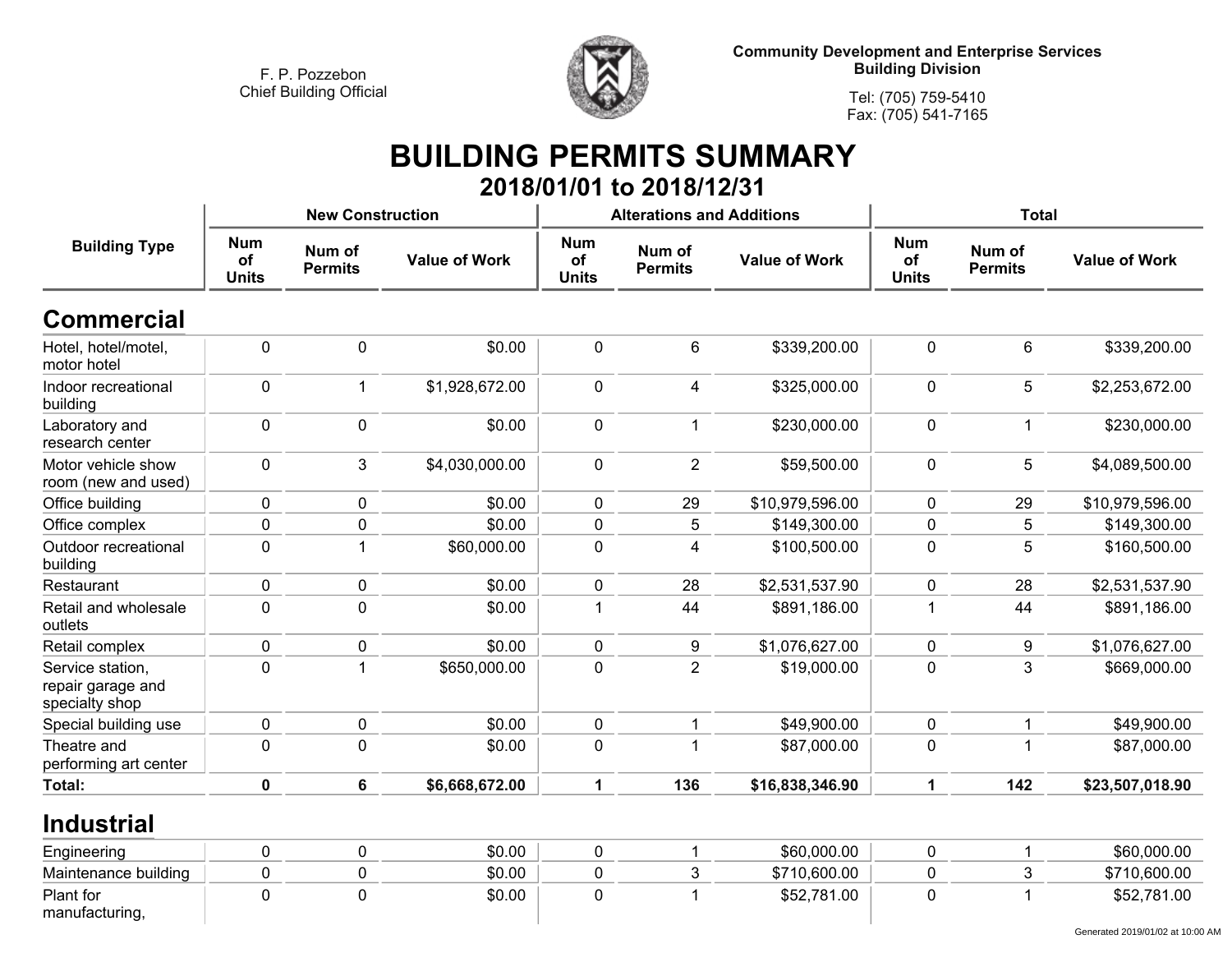| processing and<br>assembling |   |              |    |                |    |                |
|------------------------------|---|--------------|----|----------------|----|----------------|
| Primary industry<br>building | 0 | \$0.00       |    | \$70,500.00    |    | \$70,500.00    |
| Storage building             |   | \$0.00       | 13 | \$1,560,535.00 | 13 | \$1,560,535.00 |
| Transportation<br>terminal   |   | \$0.00       |    | \$880,000.00   |    | \$880,000.00   |
| Utility building             |   | \$350,000.00 |    | \$45,000.00    |    | \$395,000.00   |
| Total:                       |   | \$350,000.00 | 23 | \$3,379,416.00 | 24 | \$3,729,416.00 |

## **Institutional and Governmental**

| Clinic, health unit                                         | 0           | 0              | \$0.00          | $\mathbf 0$  | $\overline{2}$ | \$800,000.00    | 0           | $\overline{2}$ | \$800,000.00    |
|-------------------------------------------------------------|-------------|----------------|-----------------|--------------|----------------|-----------------|-------------|----------------|-----------------|
| Day care, nursing<br>home, rest home,<br>home for the bl    | $\pmb{0}$   | $\mathbf 0$    | \$0.00          | $\pmb{0}$    | 15             | \$1,415,821.00  | 0           | 15             | \$1,415,821.00  |
| Elementary school,<br>kindergarten                          | 0           | $\mathbf 0$    | \$0.00          | $\mathbf 0$  | 15             | \$2,724,349.00  | 0           | 15             | \$2,724,349.00  |
| Government<br>legislative and<br>administration<br>building | $\pmb{0}$   | $\pmb{0}$      | \$0.00          | $\mathbf 0$  | $\overline{2}$ | \$81,264.54     | 0           | $\overline{2}$ | \$81,264.54     |
| Hospital                                                    | 0           | 0              | \$0.00          | $\mathbf{0}$ |                | \$1,500,000.00  | 0           |                | \$1,500,000.00  |
| Library, museum, art<br>gallery, aquarium,<br>botanical     | 0           | $\overline{2}$ | \$12,300,000.00 | $\mathbf 0$  | 3              | \$1,297,069.00  | 0           | 5              | \$13,597,069.00 |
| Other government<br>building                                | 0           | $\mathbf 0$    | \$0.00          | $\mathbf 0$  | $\overline{2}$ | \$304,000.00    | 0           | $\overline{2}$ | \$304,000.00    |
| Post-secondary<br>institution                               | $\mathbf 0$ | $\mathbf 0$    | \$0.00          | $\mathbf 0$  | $\overline{2}$ | \$1,810,000.00  | 0           | $\overline{2}$ | \$1,810,000.00  |
| Religious building                                          | 0           | $\pmb{0}$      | \$0.00          | $\mathbf 0$  | $\overline{7}$ | \$120,700.00    | 0           | $\overline{7}$ | \$120,700.00    |
| Secondary school,<br>high school, junior<br>high school     | $\pmb{0}$   | $\mathbf 0$    | \$0.00          | $\pmb{0}$    | 6              | \$5,661,000.00  | 0           | $\,6$          | \$5,661,000.00  |
| Total:                                                      | $\mathbf 0$ | $\overline{2}$ | \$12,300,000.00 | $\mathbf 0$  | 55             | \$15,714,203.54 | $\mathbf 0$ | 57             | \$28,014,203.54 |
| <b>Residential</b>                                          |             |                |                 |              |                |                 |             |                |                 |
| Apartment                                                   | 8           | $\overline{2}$ | \$600,000.00    | 31           | 48             | \$8,917,345.87  | 39          | 50             | \$9,517,345.87  |
|                                                             |             |                |                 |              |                |                 |             |                |                 |

| Apartment                                                |   | <b>DO.OOO.OOO</b> | ا ت  | 40 | 0.0.040.01 I V.O | ১৬                       | ່ວບ | 79.017.017.07  |
|----------------------------------------------------------|---|-------------------|------|----|------------------|--------------------------|-----|----------------|
| Apartment -<br>Condominium                               |   | \$0.00            | υ    |    | \$203,600.00     |                          |     | \$203,600.00   |
| Row House                                                |   | \$1,400,000.00    | $-2$ | 31 | \$220,837.00     | $\overline{\phantom{a}}$ | 33  | \$1,620,837.00 |
| Semi-Detached or<br>Double (side by side)<br>- Condomini |   | \$900,000.00      |      |    | \$0.00           |                          |     | \$900,000.00   |
| Semi-Detached or<br>Double (side by                      | U | \$0.00            |      |    | \$44,290.00      |                          |     | \$44,290.00    |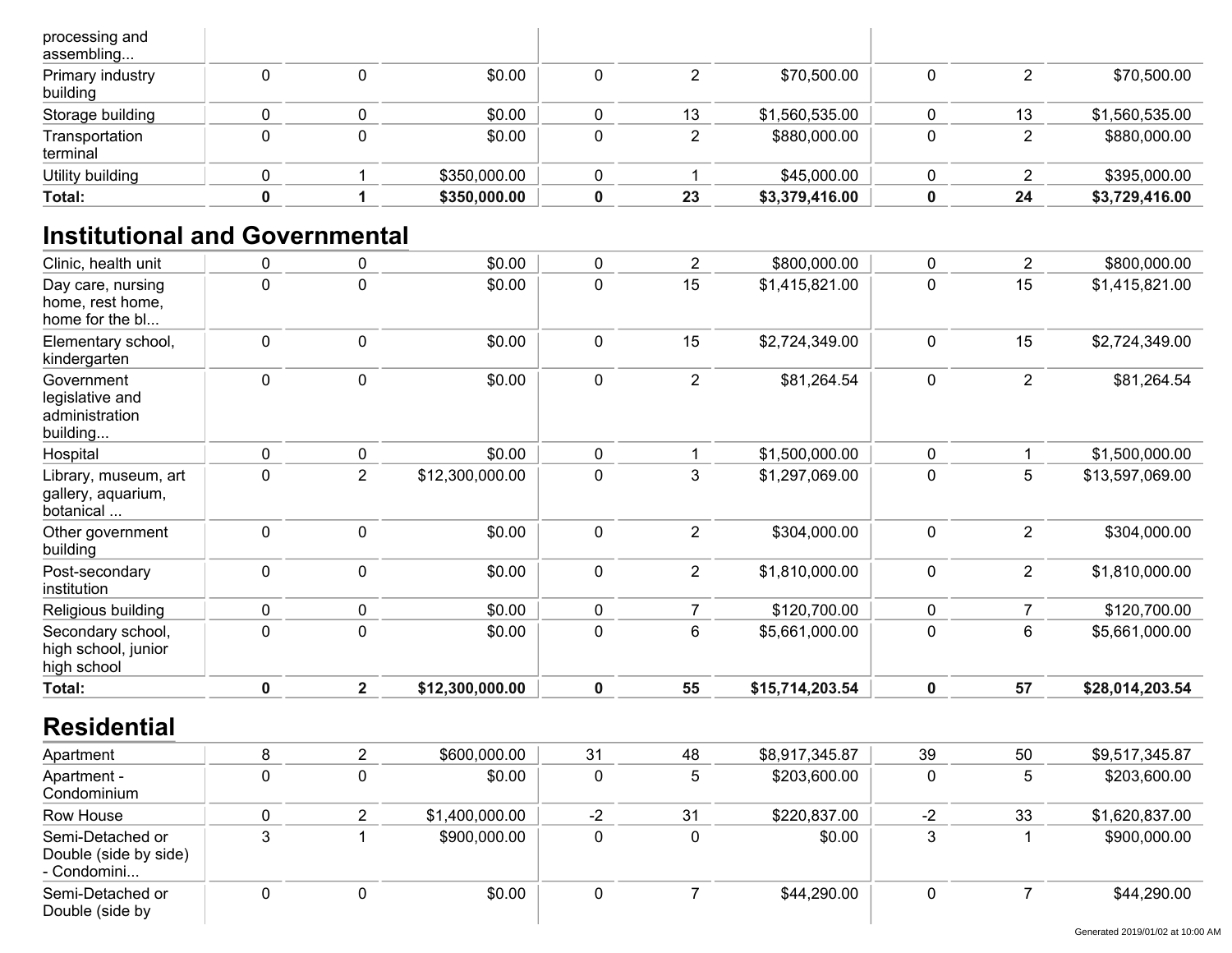| side), single-att   |    |    |                 |    |      |                 |    |      |                 |
|---------------------|----|----|-----------------|----|------|-----------------|----|------|-----------------|
| Single House        | 29 | 29 | \$11,157,000.00 |    | 1205 | \$15,112,366.00 | 32 | 1234 | \$26,269,366.00 |
| Total:              | 40 | 34 | \$14,057,000.00 | 32 | 1296 | \$24,498,438.87 |    | 1330 | \$38,555,438.87 |
| <b>Grand Total:</b> | 40 | 43 | \$33,375,672.00 | 33 | 1510 | \$60,430,405.31 |    | 1553 | \$93,806,077.31 |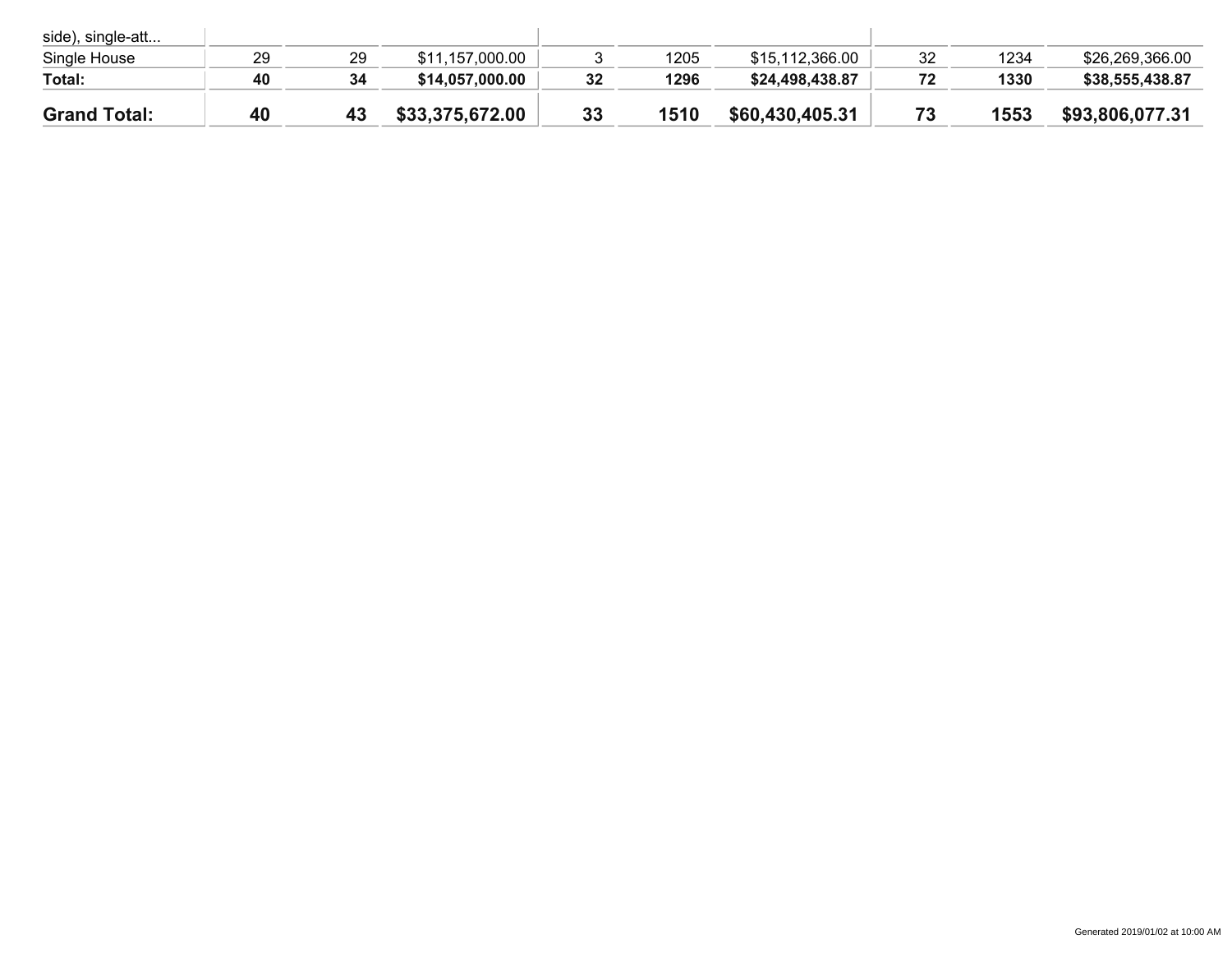

**Tel: (705) 759-5410Fax: (705) 541-7165**

# **DEMOLITION PERMITS SUMMARY**

|                                                         |                        |                          |                                |                        | 2018/01/01 to 2018/12/31         |                      |                        |                          |                      |
|---------------------------------------------------------|------------------------|--------------------------|--------------------------------|------------------------|----------------------------------|----------------------|------------------------|--------------------------|----------------------|
|                                                         |                        | <b>New Construction</b>  |                                |                        | <b>Alterations and Additions</b> |                      |                        | <b>Total</b>             |                      |
| <b>Building Type</b>                                    | Num of<br><b>Units</b> | Num of<br><b>Permits</b> | <b>Value of</b><br><b>Work</b> | Num of<br><b>Units</b> | Num of<br><b>Permits</b>         | <b>Value of Work</b> | Num of<br><b>Units</b> | Num of<br><b>Permits</b> | <b>Value of Work</b> |
| <b>Commercial</b>                                       |                        |                          |                                |                        |                                  |                      |                        |                          |                      |
| Office building                                         | 0                      | 0                        | \$0.00                         | $\mathbf 0$            | 1                                | \$1,000.00           | 0                      |                          | \$1,000.00           |
| Office complex                                          | $\pmb{0}$              | 0                        | \$0.00                         | 0                      | 1                                | \$1,000.00           | 0                      |                          | \$1,000.00           |
| Restaurant                                              | $\pmb{0}$              | $\mathbf 0$              | \$0.00                         | $\mathbf 0$            | $\overline{2}$                   | \$100,000.00         | 0                      | $\overline{2}$           | \$100,000.00         |
| Retail and wholesale<br>outlets                         | $\mathbf 0$            | $\boldsymbol{0}$         | \$0.00                         | $\pmb{0}$              | $\overline{2}$                   | \$402,000.00         | 0                      | $\overline{2}$           | \$402,000.00         |
| Service station, repair<br>garage and specialty<br>shop | $\pmb{0}$              | 0                        | \$0.00                         | $\mathbf 0$            | $\overline{2}$                   | \$60,000.00          | 0                      | $\overline{2}$           | \$60,000.00          |
| Total:                                                  | $\mathbf 0$            | $\mathbf 0$              | \$0.00                         | $\mathbf 0$            | 8                                | \$564,000.00         | $\mathbf 0$            | 8                        | \$564,000.00         |
| <b>Institutional and Governmental</b>                   |                        |                          |                                |                        |                                  |                      |                        |                          |                      |
| Elementary school,<br>kindergarten                      | 0                      | $\mathbf 0$              | \$0.00                         | $\mathbf 0$            | 3                                | \$23,000.00          | $\mathbf 0$            | 3                        | \$23,000.00          |
| Total:                                                  | $\mathbf 0$            | $\mathbf 0$              | \$0.00                         | $\mathbf 0$            | 3                                | \$23,000.00          | $\mathbf 0$            | $\mathbf{3}$             | \$23,000.00          |
| <b>Residential</b>                                      |                        |                          |                                |                        |                                  |                      |                        |                          |                      |
| Apartment                                               | $\mathbf 0$            | $\mathbf 0$              | \$0.00                         | $\mathbf 0$            | $\overline{2}$                   | \$12,500.00          | $\mathbf 0$            | $\overline{2}$           | \$12,500.00          |
| Single House                                            | 0                      | 0                        | \$0.00                         | $-15$                  | 60                               | \$275,690.90         | $-15$                  | 60                       | \$275,690.90         |
| Total:                                                  | $\mathbf 0$            | $\mathbf 0$              | \$0.00                         | $-15$                  | 62                               | \$288,190.90         | $-15$                  | 62                       | \$288,190.90         |
| <b>Grand Total:</b>                                     | $\boldsymbol{0}$       | 0                        | \$0.00                         | $-15$                  | 73                               | \$875,190.90         | $-15$                  | 73                       | \$875,190.90         |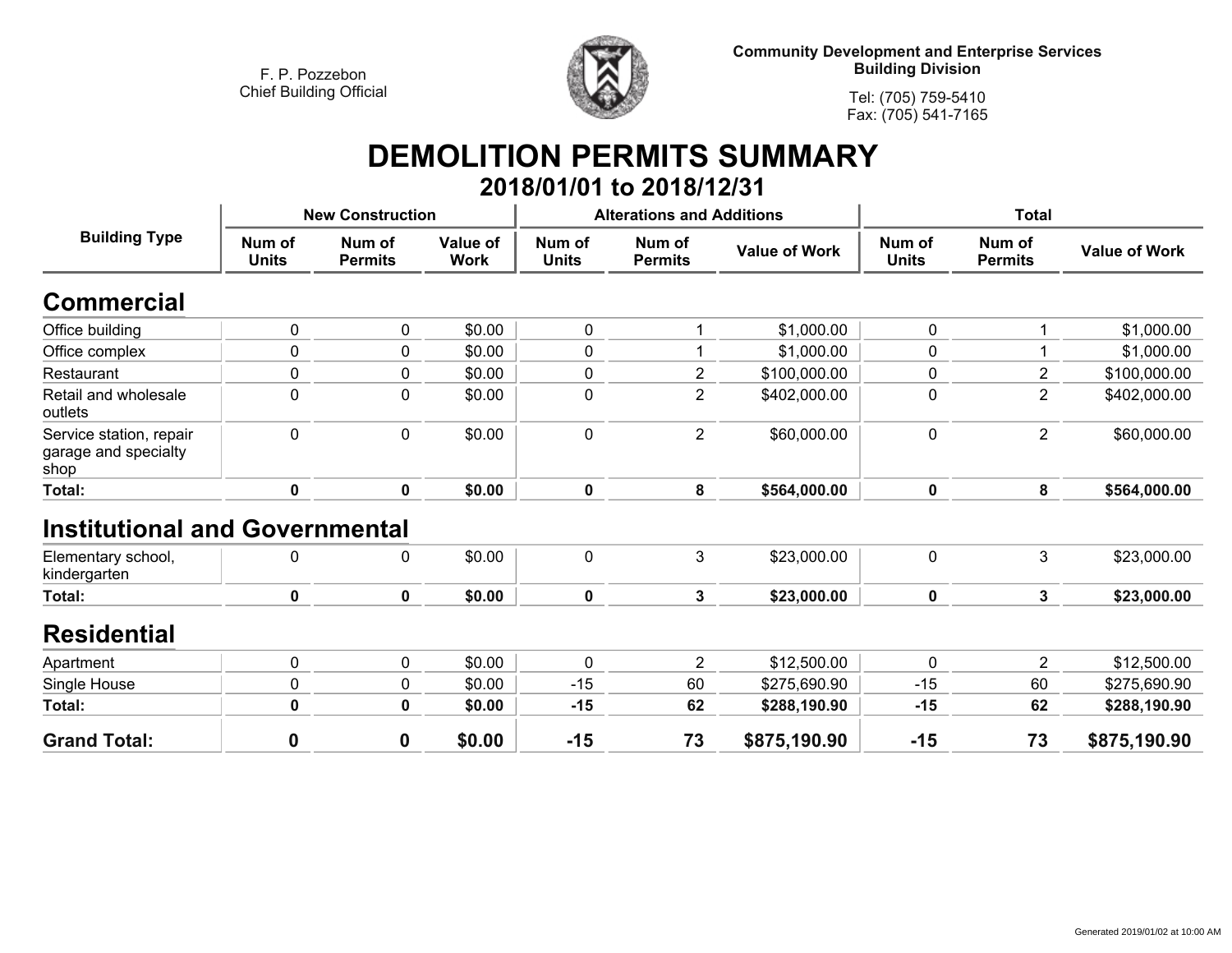**<sup>0</sup>**



**Community Development and Enterprise Services Building Division**

> **Tel: (705) 759-5410Fax: (705) 541-7165**

## **SIGN PERMITS SUMMARY 2018/01/01 to 2018/12/31**

|                                                      |                        | <b>New Construction</b>  |                         |                        | <b>Alterations and Additions</b> |                      | <b>Total</b>           |                          |                      |
|------------------------------------------------------|------------------------|--------------------------|-------------------------|------------------------|----------------------------------|----------------------|------------------------|--------------------------|----------------------|
| <b>Building Type</b>                                 | Num of<br><b>Units</b> | Num of<br><b>Permits</b> | Value of<br><b>Work</b> | Num of<br><b>Units</b> | Num of<br><b>Permits</b>         | <b>Value of Work</b> | Num of<br><b>Units</b> | Num of<br><b>Permits</b> | <b>Value of Work</b> |
| <b>Commercial</b>                                    |                        |                          |                         |                        |                                  |                      |                        |                          |                      |
| Indoor recreational<br>building                      | $\pmb{0}$              | $\pmb{0}$                | \$0.00                  | 0                      | 3                                | \$50,400.00          | $\mathbf 0$            | 3                        | \$50,400.00          |
| Motor vehicle show room<br>(new and used)            | $\mathbf 0$            | 0                        | \$0.00                  | 0                      | 1                                | \$200.00             | $\mathbf 0$            | 1                        | \$200.00             |
| Office building                                      | $\mathbf 0$            | $\pmb{0}$                | \$0.00                  | 0                      | 4                                | \$5,900.00           | $\mathbf 0$            | 4                        | \$5,900.00           |
| Other accommodation                                  | $\mathbf 0$            | $\pmb{0}$                | \$0.00                  | 0                      |                                  | \$200.00             | 0                      |                          | \$200.00             |
| Outdoor recreational<br>building                     | $\mathbf 0$            | $\mathbf 0$              | \$0.00                  | 0                      |                                  | \$200.00             | $\mathbf 0$            |                          | \$200.00             |
| Restaurant                                           | 0                      | 0                        | \$0.00                  | 0                      | 25                               | \$85,900.00          | 0                      | 25                       | \$85,900.00          |
| Retail and wholesale<br>outlets                      | $\mathbf 0$            | $\mathbf 0$              | \$0.00                  | 0                      | 75                               | \$110,693.00         | $\mathbf 0$            | 75                       | \$110,693.00         |
| Retail complex                                       | $\mathbf 0$            | $\pmb{0}$                | \$0.00                  | 0                      | 6                                | \$1,200.00           | $\mathbf 0$            | 6                        | \$1,200.00           |
| Service station, repair<br>garage and specialty shop | $\mathbf 0$            | $\pmb{0}$                | \$0.00                  | 0                      | 3                                | \$18,900.00          | 0                      | 3                        | \$18,900.00          |
| <b>Total:</b>                                        | $\mathbf 0$            | $\mathbf 0$              | \$0.00                  | $\mathbf 0$            | 119                              | \$273,593.00         | $\mathbf 0$            | 119                      | \$273,593.00         |
| <b>Industrial</b>                                    |                        |                          |                         |                        |                                  |                      |                        |                          |                      |
| Storage building                                     | $\mathbf 0$            | 0                        | \$0.00                  | 0                      | 1                                | \$0.00               | $\mathbf 0$            |                          | \$0.00               |
| Utility building                                     | $\mathbf 0$            | 0                        | \$0.00                  | 0                      |                                  | \$200.00             | 0                      |                          | \$200.00             |
| Total:                                               | $\mathbf 0$            | $\mathbf 0$              | \$0.00                  | 0                      | $\overline{2}$                   | \$200.00             | 0                      | $\overline{\mathbf{2}}$  | \$200.00             |
| <b>Institutional and Governmental</b>                |                        |                          |                         |                        |                                  |                      |                        |                          |                      |
| Elementary school,<br>kindergarten                   | $\mathbf 0$            | 0                        | \$0.00                  | 0                      | 1                                | \$20,000.00          | $\pmb{0}$              | 1                        | \$20,000.00          |
| Religious building                                   | $\mathbf 0$            | $\pmb{0}$                | \$0.00                  | 0                      | 1                                | \$31,000.00          | $\mathbf 0$            |                          | \$31,000.00          |
| Secondary school, high<br>school, junior high school | $\pmb{0}$              | $\pmb{0}$                | \$0.00                  | 0                      |                                  | \$200.00             | $\mathbf 0$            |                          | \$200.00             |
| Total:                                               | $\mathbf 0$            | $\mathbf 0$              | \$0.00                  | 0                      | 3                                | \$51,200.00          | 0                      | 3                        | \$51,200.00          |

**<sup>0</sup> \$0.00 <sup>0</sup> <sup>3</sup> \$51,200.00 <sup>0</sup> <sup>3</sup> \$51,200.00**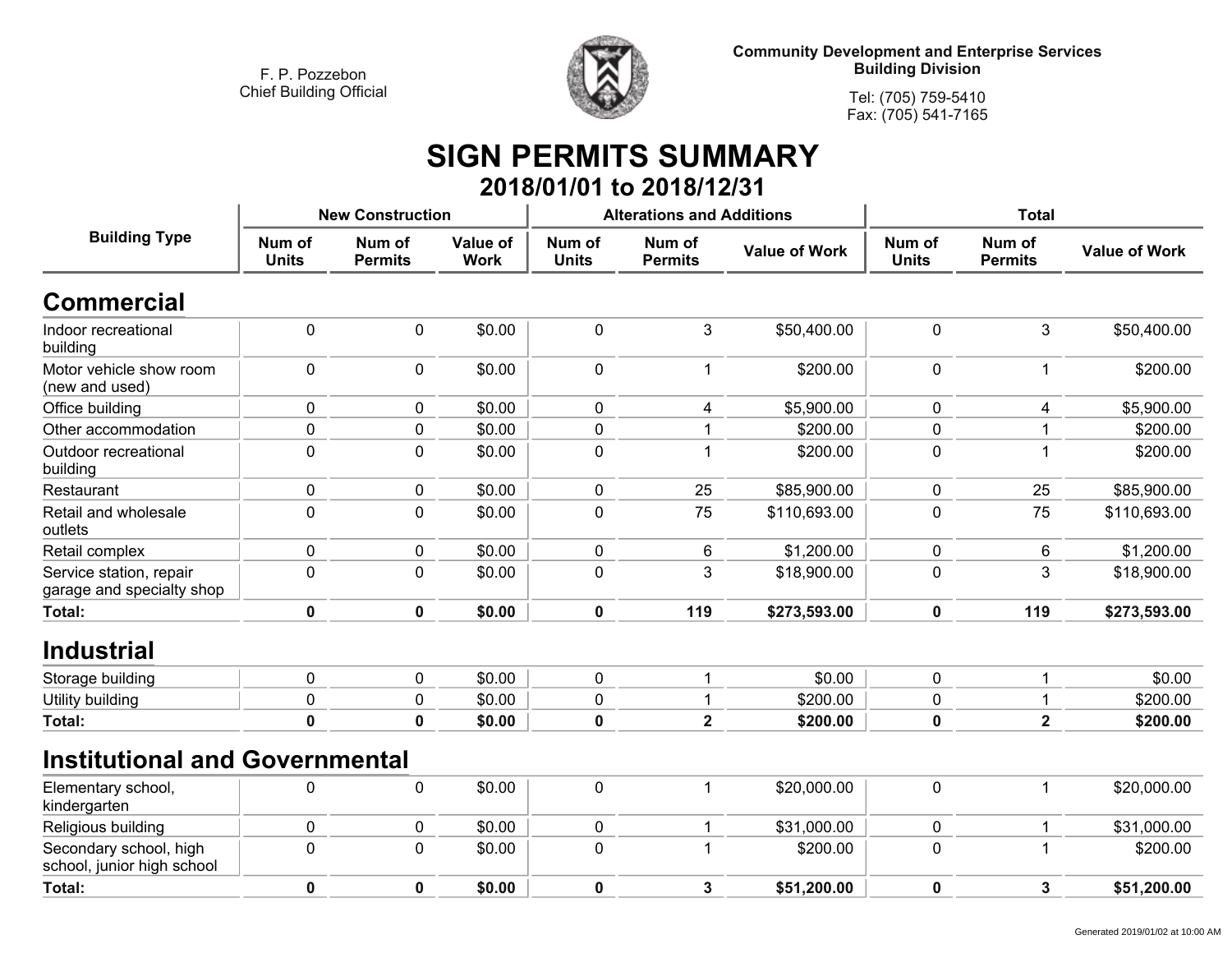### **Residential**

| <b>Grand Total:</b>     |  | \$0.00 | 132 | \$326,593.00 | 132 | \$326,593.00 |
|-------------------------|--|--------|-----|--------------|-----|--------------|
| Total:                  |  | \$0.00 |     | \$1,600.00   |     | \$1,600.00   |
| Single House            |  | \$0.00 |     | \$1,000.00   |     | \$1,000.00   |
| Apartment - Condominium |  | \$0.00 |     | \$400.00     |     | \$400.00     |
| Apartment               |  | \$0.00 |     | \$200.00     |     | \$200.00     |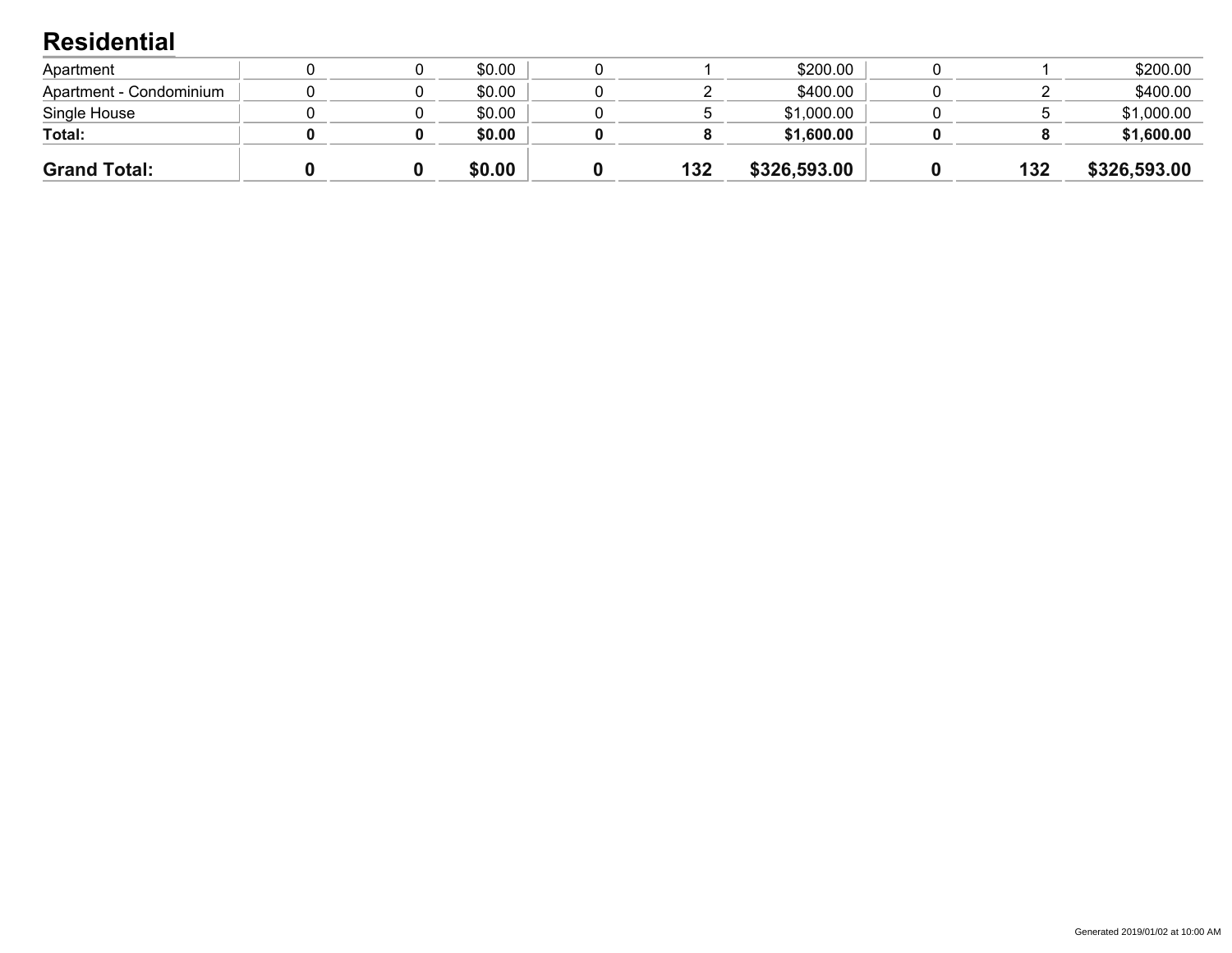

**Tel: (705) 759-5410Fax: (705) 541-7165**

## **BUILDING PERMITS SUMMARY 2017/01/01 to 2017/12/31**

|                                                         |                                  | <b>New Construction</b>  |                      |                                  | <b>Alterations and Additions</b> |                      | <b>Total</b>                     |                          |                      |  |
|---------------------------------------------------------|----------------------------------|--------------------------|----------------------|----------------------------------|----------------------------------|----------------------|----------------------------------|--------------------------|----------------------|--|
| <b>Building Type</b>                                    | <b>Num</b><br>of<br><b>Units</b> | Num of<br><b>Permits</b> | <b>Value of Work</b> | <b>Num</b><br>of<br><b>Units</b> | Num of<br><b>Permits</b>         | <b>Value of Work</b> | <b>Num</b><br>of<br><b>Units</b> | Num of<br><b>Permits</b> | <b>Value of Work</b> |  |
| <b>Commercial</b>                                       |                                  |                          |                      |                                  |                                  |                      |                                  |                          |                      |  |
| Hotel, hotel/motel,<br>motor hotel                      | $\pmb{0}$                        | $\mathbf 0$              | \$0.00               | $\mathbf 0$                      | 5                                | \$31,000.00          | $\mathbf 0$                      | 5                        | \$31,000.00          |  |
| Indoor recreational<br>building                         | 0                                | $\pmb{0}$                | \$0.00               | $\mathbf 0$                      | 4                                | \$192,288.15         | $\mathbf 0$                      | 4                        | \$192,288.15         |  |
| Motel, cabin                                            | 0                                | $\pmb{0}$                | \$0.00               | $\mathbf 0$                      | $\overline{2}$                   | \$7,500.00           | $\mathbf 0$                      | $\overline{2}$           | \$7,500.00           |  |
| Motor vehicle show<br>room (new and used)               | 0                                | $\mathbf 0$              | \$0.00               | $\mathbf 0$                      | 6                                | \$1,064,000.00       | 0                                | 6                        | \$1,064,000.00       |  |
| Office building                                         | 0                                | 1                        | \$300,000.00         | 3                                | 37                               | \$1,993,618.65       | 3                                | 38                       | \$2,293,618.65       |  |
| Office complex                                          | 0                                | $\pmb{0}$                | \$0.00               | $\mathbf 0$                      | 5                                | \$168,452.00         | 0                                | 5                        | \$168,452.00         |  |
| Outdoor recreational<br>building                        | 0                                | $\pmb{0}$                | \$0.00               | $\mathbf 0$                      | $\overline{2}$                   | \$37,000.00          | 0                                | $\overline{2}$           | \$37,000.00          |  |
| Restaurant                                              | 0                                | 0                        | \$0.00               | $\pmb{0}$                        | $\boldsymbol{9}$                 | \$425,300.00         | 0                                | 9                        | \$425,300.00         |  |
| Retail and wholesale<br>outlets                         | 0                                | $\pmb{0}$                | \$0.00               | $\mathbf 0$                      | 37                               | \$2,751,864.30       | 0                                | 37                       | \$2,751,864.30       |  |
| Retail complex                                          | 0                                | $\mathbf 0$              | \$0.00               | $\pmb{0}$                        | 18                               | \$3,140,769.03       | 0                                | 18                       | \$3,140,769.03       |  |
| Service station,<br>repair garage and<br>specialty shop | 0                                | 1                        | \$3,200,000.00       | $\mathbf 0$                      | 4                                | \$515,500.00         | 0                                | 5                        | \$3,715,500.00       |  |
| Special building use                                    | 0                                | $\pmb{0}$                | \$0.00               | $\mathbf 0$                      |                                  | \$20,000.00          | $\mathbf 0$                      | $\mathbf{1}$             | \$20,000.00          |  |
| Theatre and<br>performing art center                    | 0                                | $\pmb{0}$                | \$0.00               | $\mathbf 0$                      | $\overline{2}$                   | \$36,000.00          | 0                                | $\overline{2}$           | \$36,000.00          |  |
| Total:                                                  | 0                                | $\overline{2}$           | \$3,500,000.00       | 3                                | 132                              | \$10,383,292.13      | 3                                | 134                      | \$13,883,292.13      |  |

#### **Industrial**

| Maintenance building                                        |  | \$0.00 |  | \$2,453,750.00 |  | \$2,453,750.00 |
|-------------------------------------------------------------|--|--------|--|----------------|--|----------------|
| Plant for<br>manufacturing,<br>processing and<br>assembling |  | \$0.00 |  | \$231,500.00   |  | \$231,500.00   |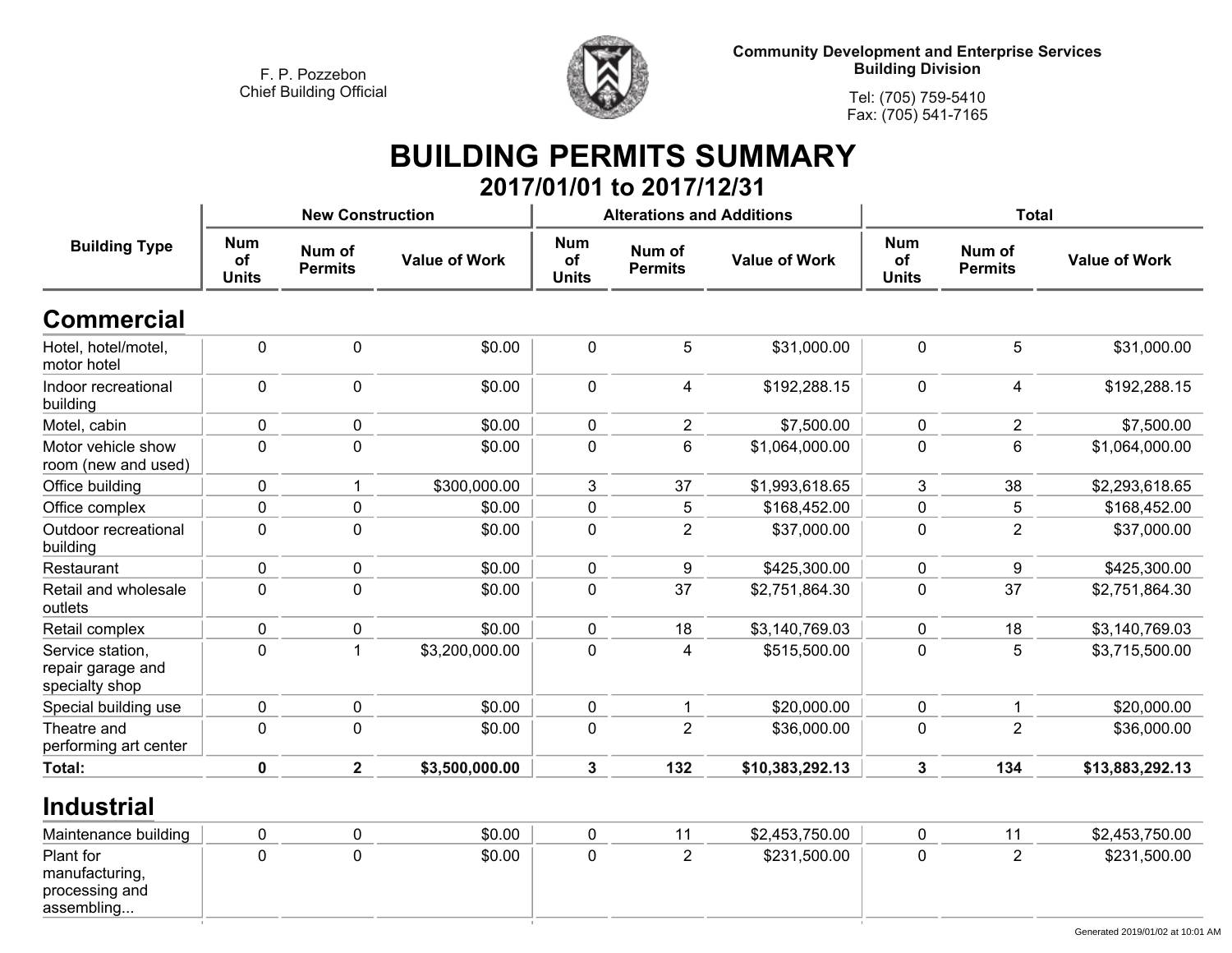| Primary industry<br>building |  | \$50,000.00 |    | \$174,000.00   |    | \$224,000.00   |
|------------------------------|--|-------------|----|----------------|----|----------------|
| Storage building             |  | \$0.00      |    | \$450,844.00   |    | \$450,844.00   |
| Utility building             |  | \$0.00      |    | \$1,410,877.00 |    | \$1,410,877.00 |
| Total:                       |  | \$50,000.00 | 23 | \$4,720,971.00 | 24 | \$4,770,971.00 |

## **Institutional and Governmental**

| Clinic, health unit                                         | 0           | $\pmb{0}$   | \$0.00          | $\pmb{0}$      | $\mathbf 1$    | \$7,000.00      | $\pmb{0}$   | 1              | \$7,000.00      |
|-------------------------------------------------------------|-------------|-------------|-----------------|----------------|----------------|-----------------|-------------|----------------|-----------------|
| Day care, nursing<br>home, rest home,<br>home for the bl    | $\pmb{0}$   | $\mathbf 0$ | \$0.00          | $\overline{0}$ | 9              | \$3,066,173.00  | $\mathbf 0$ | 9              | \$3,066,173.00  |
| Elementary school,<br>kindergarten                          | 0           | $\mathbf 0$ | \$0.00          | $\mathbf 0$    | 15             | \$20,592,059.00 | $\mathbf 0$ | 15             | \$20,592,059.00 |
| Government<br>legislative and<br>administration<br>building | 0           | $\pmb{0}$   | \$0.00          | $\mathbf 0$    | $\overline{2}$ | \$72,000.00     | $\mathbf 0$ | $\overline{2}$ | \$72,000.00     |
| Library, museum, art<br>gallery, aquarium,<br>botanical     | 0           | $\pmb{0}$   | \$0.00          | $\mathbf 0$    | $\mathbf{1}$   | \$289,050.00    | $\mathbf 0$ | $\mathbf 1$    | \$289,050.00    |
| Post-secondary<br>institution                               | 0           | $\pmb{0}$   | \$0.00          | $\pmb{0}$      | $\mathfrak{Z}$ | \$14,816,338.00 | $\mathbf 0$ | $\mathbf{3}$   | \$14,816,338.00 |
| Religious building                                          | 0           | 0           | \$0.00          | $\pmb{0}$      | 7              | \$1,971,919.00  | 0           | $\overline{7}$ | \$1,971,919.00  |
| Secondary school,<br>high school, junior<br>high school     | 0           | $\mathbf 0$ | \$0.00          | $\mathbf 0$    | 5              | \$2,178,092.00  | $\mathbf 0$ | 5              | \$2,178,092.00  |
| University                                                  | 0           | $\pmb{0}$   | \$0.00          | $\pmb{0}$      | 3              | \$3,539,127.00  | 0           | 3              | \$3,539,127.00  |
| Total:                                                      | $\mathbf 0$ | $\mathbf 0$ | \$0.00          | $\mathbf 0$    | 46             | \$46,531,758.00 | $\mathbf 0$ | 46             | \$46,531,758.00 |
| <b>Residential</b>                                          |             |             |                 |                |                |                 |             |                |                 |
| Apartment                                                   | 0           | $\pmb{0}$   | \$0.00          | 18             | 58             | \$3,313,020.89  | 18          | 58             | \$3,313,020.89  |
| Apartment -<br>Condominium                                  | $\pmb{0}$   | $\mathbf 0$ | \$0.00          | $\mathbf 0$    | $\overline{2}$ | \$151,000.00    | $\mathbf 0$ | $\overline{2}$ | \$151,000.00    |
| Row House                                                   | 9           | 3           | \$1,900,000.00  | 3              | 79             | \$1,303,655.21  | 12          | 82             | \$3,203,655.21  |
| Row House -<br>Condominium                                  | $\pmb{0}$   | $\mathbf 0$ | \$0.00          | $\mathbf 0$    | $\mathbf{1}$   | \$40,000.00     | $\mathbf 0$ |                | \$40,000.00     |
| Semi-Detached or<br>Double (side by side)<br>- Condomini    | 0           | $\mathbf 0$ | \$0.00          | $\mathbf 0$    | $\overline{2}$ | \$7,500.00      | $\pmb{0}$   | $\overline{2}$ | \$7,500.00      |
| Semi-Detached or<br>Double (side by<br>side), single-att    | 6           | 3           | \$1,550,000.00  | $\mathbf 0$    | 29             | \$105,120.56    | 6           | 32             | \$1,655,120.56  |
| Single House                                                | 49          | 47          | \$15,457,000.00 | 1              | 1418           | \$14,136,019.58 | 50          | 1465           | \$29,593,019.58 |
| <b>Total:</b>                                               | 64          | 53          | \$18,907,000.00 | 22             | 1589           | \$19,056,316.24 | 86          | 1642           | \$37,963,316.24 |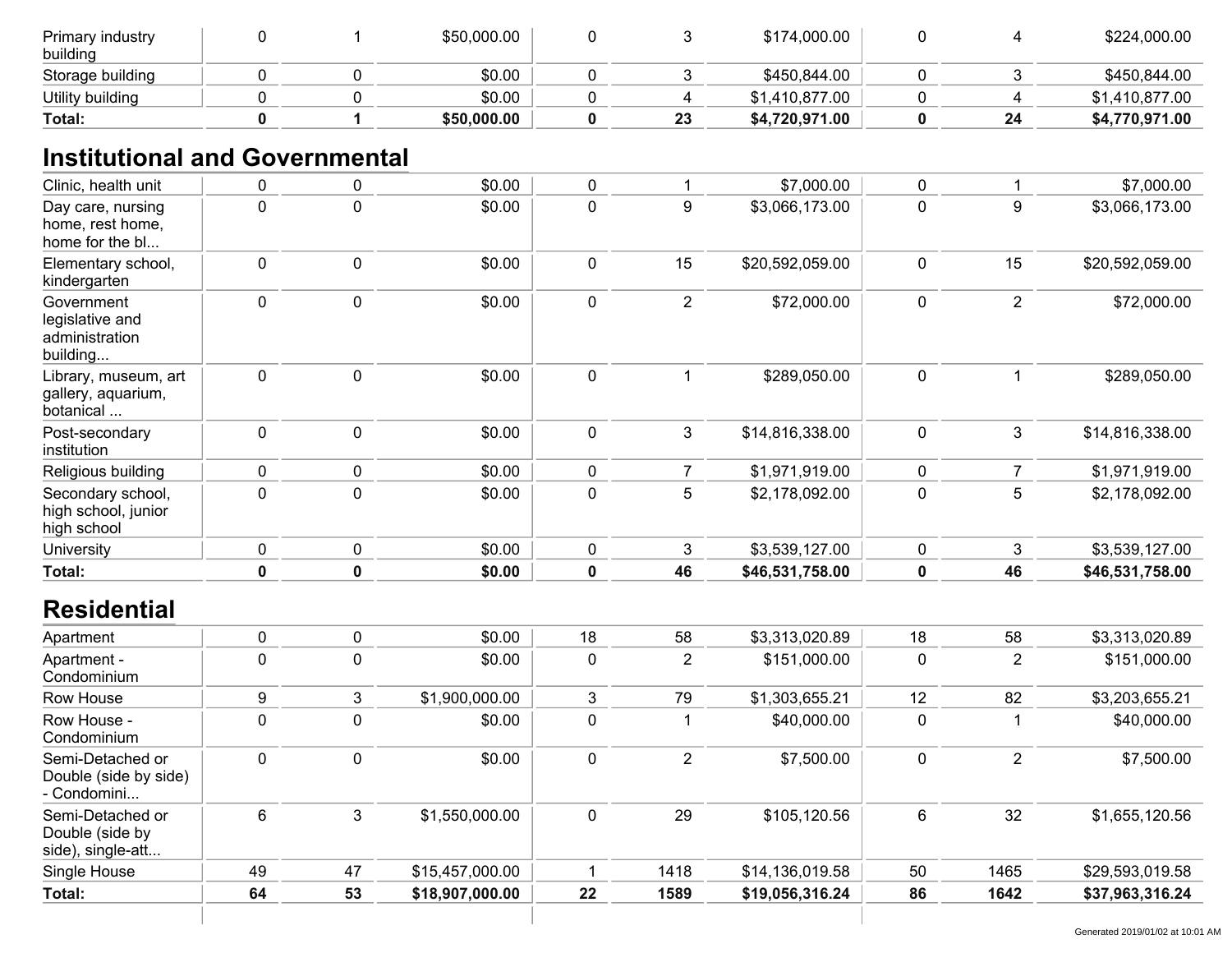| <b>Grand Total:</b> | 64 | 56 | \$22,457,000.00 | 25 | 1790 | \$80.692.337.37 | 89 | 1846 | \$103,149,337.37 |
|---------------------|----|----|-----------------|----|------|-----------------|----|------|------------------|
|                     |    |    |                 |    |      |                 |    |      |                  |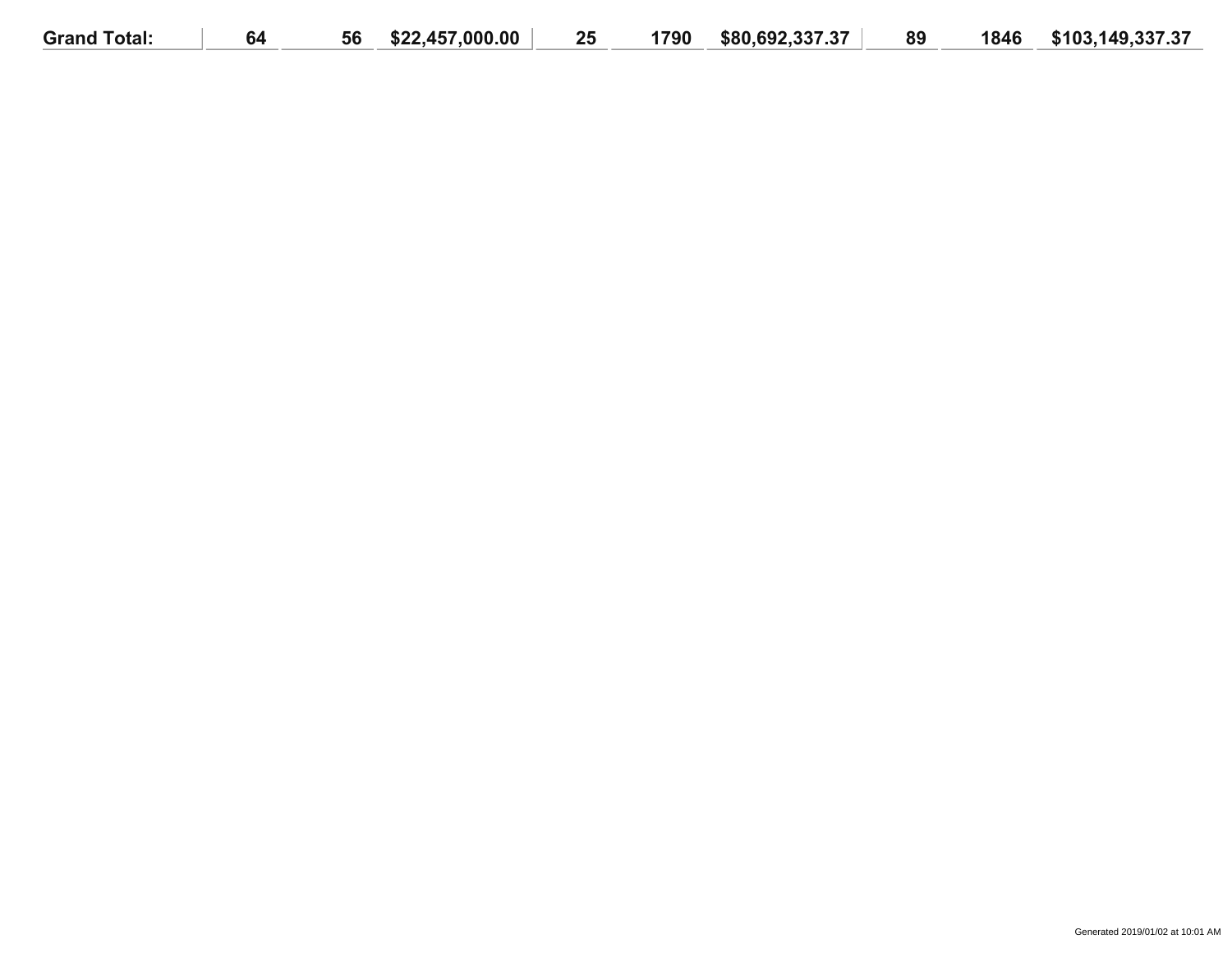

**Tel: (705) 759-5410Fax: (705) 541-7165**

## **DEMOLITION PERMITS SUMMARY 2017/01/01 to 2017/12/31**

|                                                          |                        | <b>New Construction</b>  |                         |                        | <b>Alterations and Additions</b> |                      |                        | <b>Total</b>             |                      |
|----------------------------------------------------------|------------------------|--------------------------|-------------------------|------------------------|----------------------------------|----------------------|------------------------|--------------------------|----------------------|
| <b>Building Type</b>                                     | Num of<br><b>Units</b> | Num of<br><b>Permits</b> | Value of<br><b>Work</b> | Num of<br><b>Units</b> | Num of<br><b>Permits</b>         | <b>Value of Work</b> | Num of<br><b>Units</b> | Num of<br><b>Permits</b> | <b>Value of Work</b> |
| <b>Commercial</b>                                        |                        |                          |                         |                        |                                  |                      |                        |                          |                      |
| Motor vehicle show room<br>(new and used)                | $\mathbf 0$            | $\mathbf 0$              | \$0.00                  | $\mathbf 0$            | 1                                | \$10,000.00          | 0                      | 1                        | \$10,000.00          |
| Office building                                          | 0                      | 0                        | \$0.00                  | $\mathbf 0$            | 6                                | \$54,310.00          | 0                      | 6                        | \$54,310.00          |
| Outdoor recreational<br>building                         | $\mathbf 0$            | $\pmb{0}$                | \$0.00                  | $\pmb{0}$              | 1                                | \$50,000.00          | 0                      |                          | \$50,000.00          |
| Retail and wholesale<br>outlets                          | $\mathbf 0$            | $\mathbf 0$              | \$0.00                  | $-2$                   | $\overline{5}$                   | \$67,399.00          | $-2$                   | 5                        | \$67,399.00          |
| Service station, repair<br>garage and specialty<br>shop  | $\pmb{0}$              | $\pmb{0}$                | \$0.00                  | $\pmb{0}$              | $\overline{2}$                   | \$6,500.00           | 0                      | $\overline{2}$           | \$6,500.00           |
| Total:                                                   | $\mathbf 0$            | $\mathbf 0$              | \$0.00                  | $-2$                   | 15                               | \$188,209.00         | $-2$                   | 15                       | \$188,209.00         |
| <b>Industrial</b>                                        |                        |                          |                         |                        |                                  |                      |                        |                          |                      |
| Primary industry building                                | $\pmb{0}$              | $\mathbf 0$              | \$0.00                  | $\mathbf 0$            | $\mathbf{1}$                     | \$30,000.00          | 0                      | 1                        | \$30,000.00          |
| Storage building                                         | $\pmb{0}$              | $\pmb{0}$                | \$0.00                  | 0                      | $\overline{2}$                   | \$44,500.00          | 0                      | $\overline{c}$           | \$44,500.00          |
| Total:                                                   | $\mathbf 0$            | $\mathbf 0$              | \$0.00                  | $\mathbf 0$            | $\overline{3}$                   | \$74,500.00          | 0                      | $\mathbf{3}$             | \$74,500.00          |
| <b>Institutional and Governmental</b>                    |                        |                          |                         |                        |                                  |                      |                        |                          |                      |
| Day care, nursing home,<br>rest home, home for the<br>bl | 0                      | $\pmb{0}$                | \$0.00                  | $\pmb{0}$              | $\mathbf{1}$                     | \$500.00             | 0                      | $\mathbf 1$              | \$500.00             |
| Elementary school,<br>kindergarten                       | $\pmb{0}$              | $\pmb{0}$                | \$0.00                  | $\pmb{0}$              | $\overline{2}$                   | \$140,000.00         | 0                      | $\overline{2}$           | \$140,000.00         |
| Post-secondary<br>institution                            | $\pmb{0}$              | $\pmb{0}$                | \$0.00                  | $\pmb{0}$              | $\overline{2}$                   | \$585,000.00         | 0                      | $\overline{2}$           | \$585,000.00         |
| Total:                                                   | $\mathbf 0$            | $\mathbf 0$              | \$0.00                  | $\mathbf 0$            | $5\phantom{a}$                   | \$725,500.00         | 0                      | 5                        | \$725,500.00         |
| <b>Residential</b>                                       |                        |                          |                         |                        |                                  |                      |                        |                          |                      |
| Apartment                                                | $\mathbf 0$            | $\pmb{0}$                | \$0.00                  | $-2$                   | $\,6\,$                          | \$75,600.00          | $-2$                   | 6                        | \$75,600.00          |
|                                                          |                        |                          |                         |                        |                                  |                      |                        |                          |                      |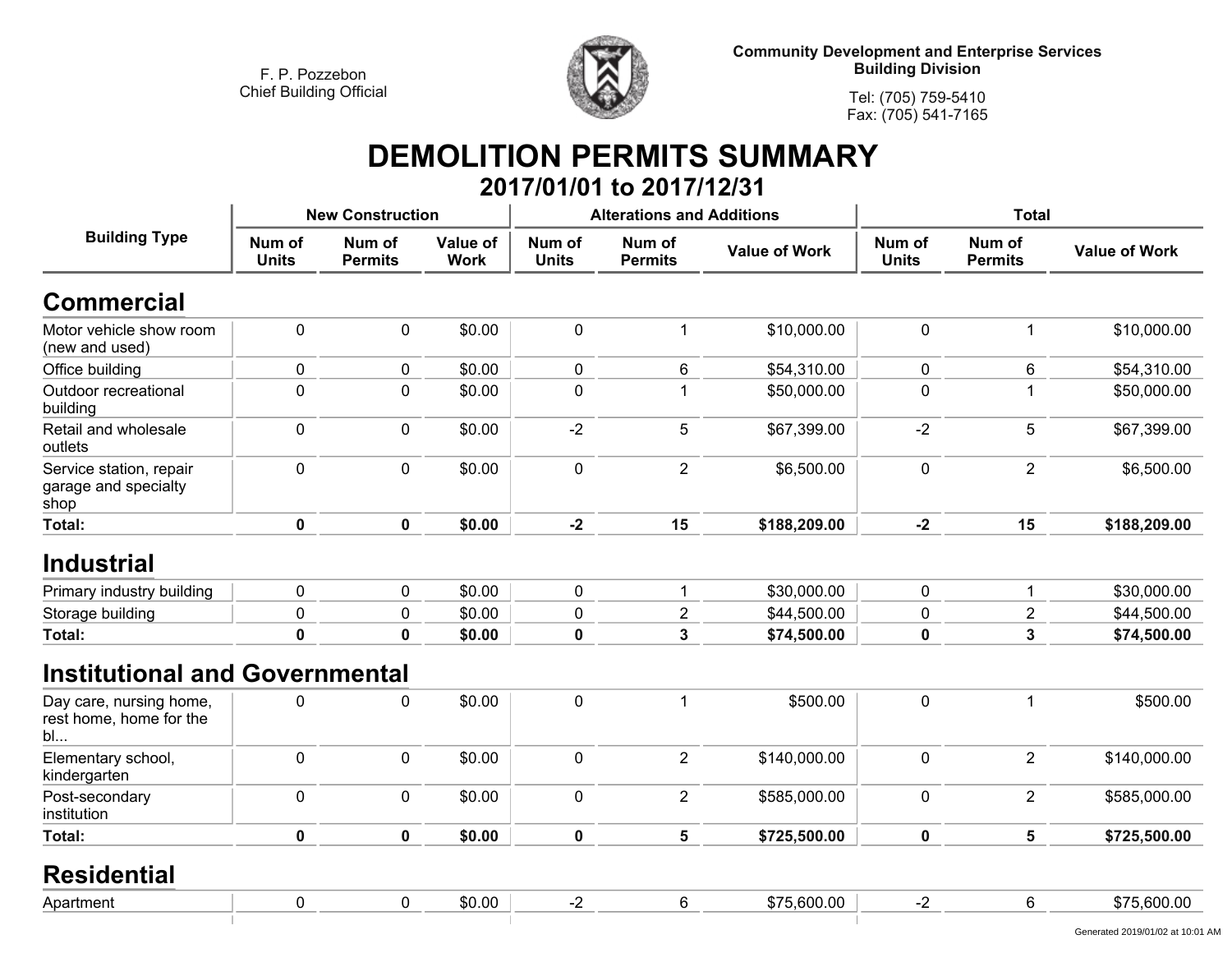| Single House        |  | \$0.00 |       | 67                       | \$280,384.00       | $4-$  |     | \$280,384.00 |
|---------------------|--|--------|-------|--------------------------|--------------------|-------|-----|--------------|
| Total:              |  | \$0.00 | $-19$ | $\overline{\phantom{a}}$ | \$355,984.00       | -19   | د ، | \$355,984.00 |
| <b>Grand Total:</b> |  | \$0.00 | $-21$ | 96                       | .344,193.00<br>\$1 | $-21$ | 96  | ,344,193.00  |
|                     |  |        |       |                          |                    |       |     |              |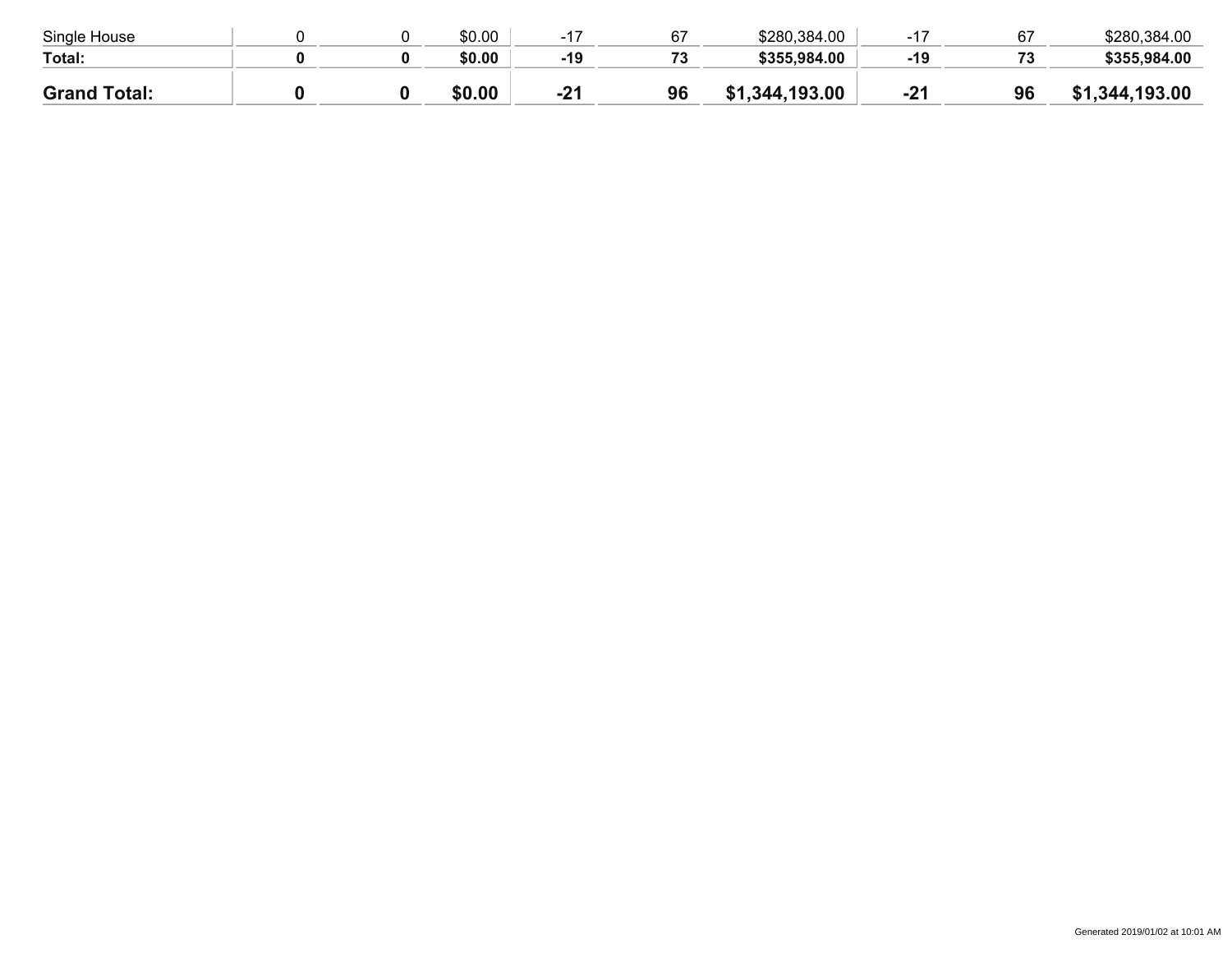**Religious building**



**Community Development and Enterprise Services Building Division**

**Tel: (705) 759-5410Fax: (705) 541-7165**

## **SIGN PERMITS SUMMARY 2017/01/01 to 2017/12/31**

|                                                         |                        | <b>New Construction</b>  |                         |                        | <b>Alterations and Additions</b> |                      | <b>Total</b>           |                          |                      |
|---------------------------------------------------------|------------------------|--------------------------|-------------------------|------------------------|----------------------------------|----------------------|------------------------|--------------------------|----------------------|
| <b>Building Type</b>                                    | Num of<br><b>Units</b> | Num of<br><b>Permits</b> | Value of<br><b>Work</b> | Num of<br><b>Units</b> | Num of<br><b>Permits</b>         | <b>Value of Work</b> | Num of<br><b>Units</b> | Num of<br><b>Permits</b> | <b>Value of Work</b> |
| <b>Commercial</b>                                       |                        |                          |                         |                        |                                  |                      |                        |                          |                      |
| Hotel, hotel/motel, motor<br>hotel                      | $\mathbf 0$            | $\mathbf 0$              | \$0.00                  | $\mathbf 0$            | $\overline{2}$                   | \$17,200.00          | $\mathbf 0$            | $\overline{2}$           | \$17,200.00          |
| Indoor recreational<br>building                         | $\mathbf 0$            | $\Omega$                 | \$0.00                  | $\mathbf 0$            | $\mathbf 1$                      | \$45,000.00          | $\mathbf 0$            | 1                        | \$45,000.00          |
| Motor vehicle show<br>room (new and used)               | $\pmb{0}$              | $\mathbf 0$              | \$0.00                  | $\mathbf 0$            | $\mathfrak{S}$                   | \$69,200.00          | $\mathbf 0$            | 3                        | \$69,200.00          |
| Office building                                         | $\pmb{0}$              | $\mathbf 0$              | \$0.00                  | $\mathbf 0$            | 11                               | \$37,400.00          | $\mathbf 0$            | 11                       | \$37,400.00          |
| Office complex                                          | $\mathbf 0$            | $\mathbf 0$              | \$0.00                  | 0                      | -1                               | \$7,000.00           | $\mathbf 0$            |                          | \$7,000.00           |
| Restaurant                                              | $\pmb{0}$              | $\mathbf 0$              | \$0.00                  | $\mathbf 0$            | 10                               | \$37,500.00          | $\pmb{0}$              | 10                       | \$37,500.00          |
| Retail and wholesale<br>outlets                         | $\pmb{0}$              | $\mathbf 0$              | \$0.00                  | $\mathbf 0$            | 144                              | \$93,900.00          | $\mathbf 0$            | 144                      | \$93,900.00          |
| Retail complex                                          | $\pmb{0}$              | $\mathbf 0$              | \$0.00                  | $\pmb{0}$              | 20                               | \$22,845.00          | $\pmb{0}$              | 20                       | \$22,845.00          |
| Service station, repair<br>garage and specialty<br>shop | $\mathbf 0$            | $\mathbf{0}$             | \$0.00                  | $\mathbf 0$            | $\overline{2}$                   | \$216,000.00         | $\mathbf 0$            | $\overline{2}$           | \$216,000.00         |
| Theatre and performing<br>art center                    | $\mathbf 0$            | $\mathbf 0$              | \$0.00                  | $\mathbf 0$            | -1                               | \$200.00             | $\mathbf 0$            | 1                        | \$200.00             |
| Total:                                                  | $\mathbf 0$            | $\mathbf 0$              | \$0.00                  | 0                      | 195                              | \$546,245.00         | $\mathbf 0$            | 195                      | \$546,245.00         |
| <b>Industrial</b>                                       |                        |                          |                         |                        |                                  |                      |                        |                          |                      |
| Maintenance building                                    | $\pmb{0}$              | $\mathbf 0$              | \$0.00                  | $\pmb{0}$              | $\overline{1}$                   | \$200.00             | $\pmb{0}$              | 1                        | \$200.00             |
| <b>Total:</b>                                           | $\bf{0}$               | $\bf{0}$                 | \$0.00                  | $\mathbf 0$            | 1                                | \$200.00             | $\mathbf 0$            |                          | \$200.00             |
| <b>Institutional and Governmental</b>                   |                        |                          |                         |                        |                                  |                      |                        |                          |                      |
| Elementary school,<br>kindergarten                      | 0                      | $\mathbf 0$              | \$0.00                  | $\mathbf 0$            | 5                                | \$6,200.00           | $\mathbf 0$            | 5                        | \$6,200.00           |
| Library, museum, art<br>gallery, aquarium,<br>botanical | $\pmb{0}$              | $\mathbf 0$              | \$0.00                  | $\mathbf 0$            | $\mathbf{1}$                     | \$500.00             | $\pmb{0}$              | 1                        | \$500.00             |